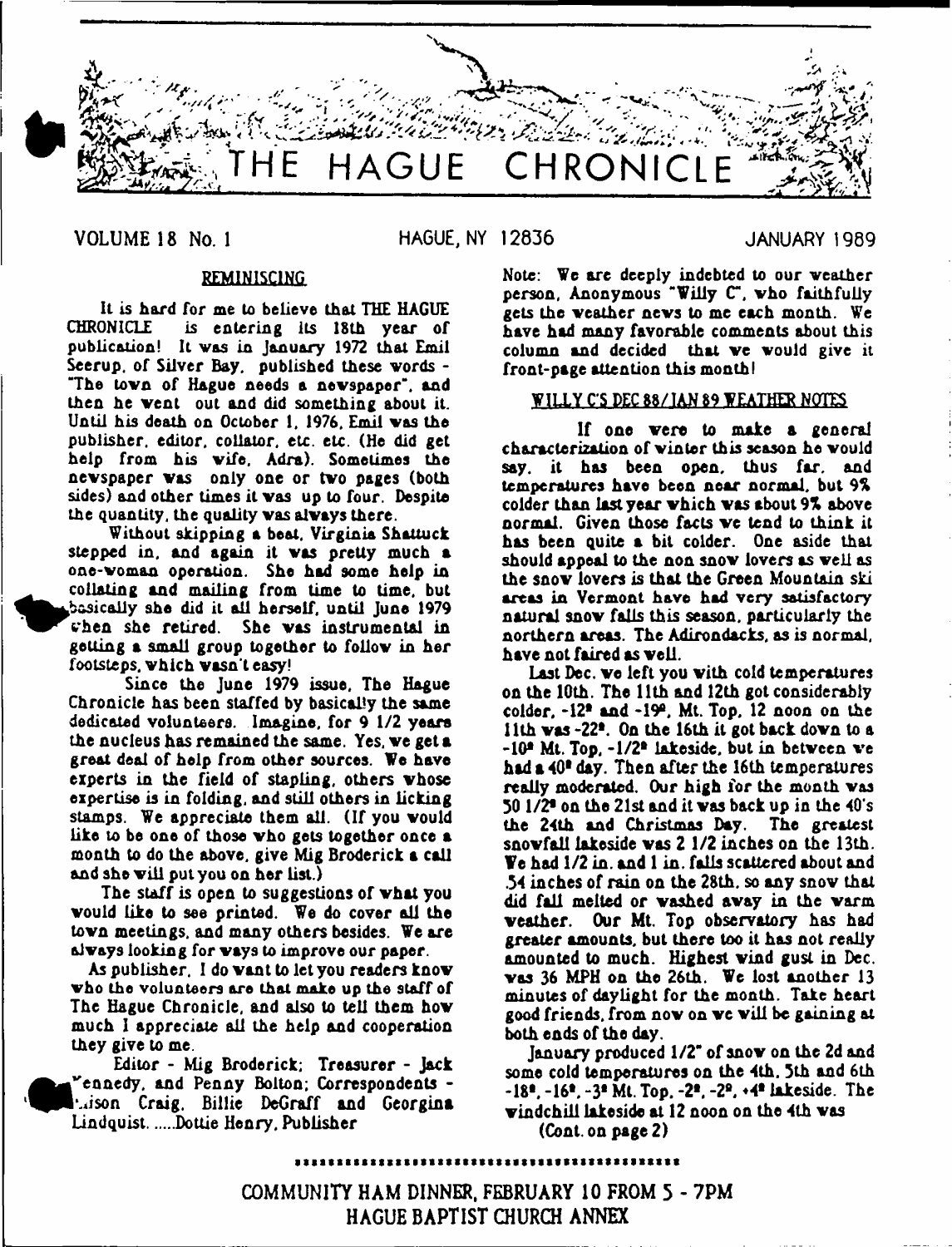## WillyC -Cont. from pi

-36°. It really looked like the lake vas getting set to freeze over because folloving those days we had some nights with little or no wind, but mother nature is capricious in her vays and just vhen it appeared ve vould get there the vind picked up, the temperatures rose, voila! no ice. The lake has frozen over from Silver Bay south to the Narrovs, but vith the temperature going back up and some strong winds, that<br>could also be in jeopardy. The water could also be in jeopardy. temperature on Jan. 10 at 2PM vas 36 1/2°, the air temperature 30<sup>o</sup>. Today, Jan. 12, we have had sleet, freezing rain and rain. Have heard all manner of horror stories of icy surfaces to our south, so once again ve have been spared the impact of severe difficult conditions. The ground remains bare and the lake liquid. Stay tuned to see what the next installment will bring.

## HAGUE VOLUNTEER AMBULANCE SQUAD

During the month of December the Ambulance Squad made 3 runs totaling 170 miles and 43 personnel hours.

1988 Totals

148 Runs (includes 11 mutual aid)

3.371 Miles

1,049 Patient Hours

131 Mutual Aid Hours

The Hague Fire Dept. Ambulance Squad recently received a donation of a pair of MAST TROUSERS from the state of N.Y. The trousers are for use on critical trauma patients and play an extremely important role in the care provided to these patients vhile in route to a medical facility.

Ambulance personnel are seeking persons vithin the community vho have an interest in first Aid and Patient Care. Presently, the squad has seven active patient handlers caring for the Hague/Silver Bay communities on a year-round basis 24 hours per day. If the roster of patient care handlers could be increased it vould lessen the load of those presently serving the community in this capacity. Please do not hesitate to become involved even if you only have limited time to offer. Your help in any vay vould be greatly appreciated. If you have any questions or concerns about your possible involvement as a member of the Ambulance Squad, please do not hesitate to contact any of the folloving: Mr. John Breitenbach, 343-6483, Mr. Gerry Boyd, 343-6111 or Mrs. Carroll LaPann 343-6349.

An EMT course vill start again this month. Both day and evening classes vill be offered at

the county municipal center. These classes are sponsored by the State of New York Dept, of, Health Emergency Care System. Mrs. Marger. Jesseman. Silver Bay, has enrolled in the evening program. It vould be very nice if others could join Margery in this vorthvhile training.

#### HAGUE SENIOR CITIZENS CLUB

The Hague Senior Citizens Club vill have a covered dish luncheon at the Hague Baptist Church Annex at noon on Tuesday, January 24, 1989. Come, and bring your special covered dish or salad vith you. Entree, beverage and dessert will be provided. Meet your new officers, and get involved vith other Senior Citizens. There are NO dues, although a collection is taken up at each meeting to help defray minor expenses. Nev members and nev ideas are velcome.

The officers for 1989 are:

Ethel Andrus - President

Dorothy Henry - 1st Vice President and Corresponding secretary

A1 Van Sleet - 2nd Vice President and Program Chairman

Marguerite Vest - Treasurer ^

Betty Van Sleet - Secretary ^

Blanche Hanna - Sunshine Committee

## THREE CHEERS FOR HAGUE'S VOLUNTEERS

It seems appropriate at the beginning of a new year to inform our readers again of the volunteers vho serve on various committees in Hague. The Tovn of Hague is indebted to these dedicated vorkers:

PLANNING BOARD: Karen Laundree, Chairman: Tim Costello; Alison Craig; Evert Lindquist; Bruce Robinson: Kathy SantanieUo; Norman Strum

ZONING BOARD OF APPEALS: Michelle Brunet. Chairman; Daniel Belden; George Denton; Richard Feibusch; Frank Fovler; Edna Frasier: George Denton recently resigned and has been replaced by Ron Pote.<br>COMMUNITY CENTER BOARD: Dick Frasier.

<u>COMMUNITY CENTER BOARD:</u> Chairman; John Evans; Georgina Lindquist, Donald Ward, Carl Janzen and all members of the Tovn Board. Also vorking vith them are Henry Karmazin on Plumbing and Heating and Art Steitz on electrical.

SCHOOL TAX COMMITTEE: Michelle Gautreau Chairman; Estelle Anderson: Alison Craig; Dorothy Henry.

TOVN PARK COMMISSION: Robert Hoyt; Robert Denno; Joan Belden

CROSS COUNTRY SKI TRAILS: Craig LaCourse.

Laura Meade, Scott Patchett, Dennis Trombley 1/89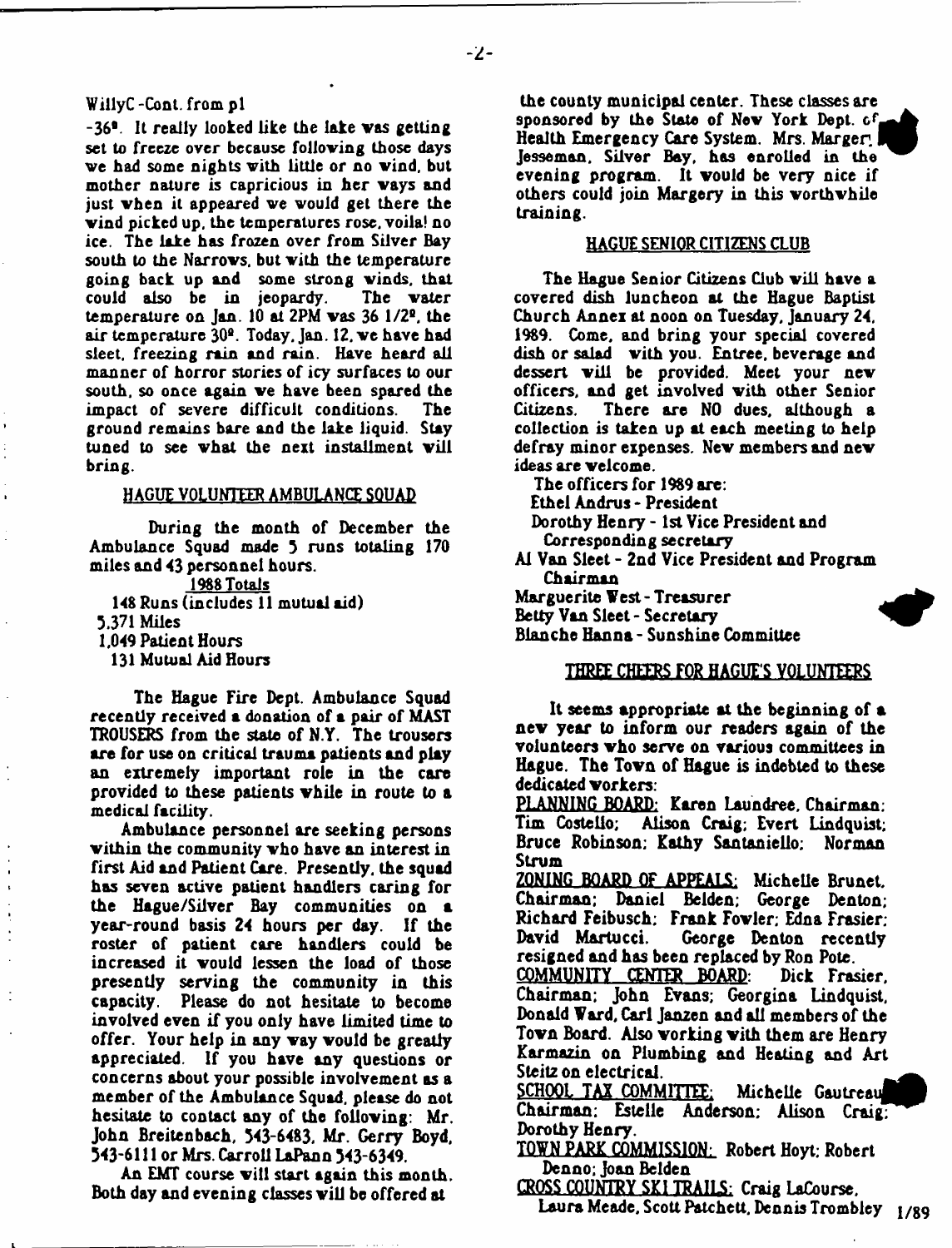#### TOW N BOARD MEETINGS

Three tovn board meetings have been held since you received the last issue of The Hague Chronicle.

A low extra items were included in the end of year, "close the books" meeting held on December 28, 1988.

The first of these concerned the only bid received for concrete work at the Community Centre location. It vas rejected as too high  $(547,000$  less  $$10,000$  if vault is deleted) will re-ad vertise.

Bids for gravel, sand and oil vere accepted.

APA avarded \$3,000 grant for Hague planning assistance.

The folloving resolutions vere presented and carried:

Res. \*30: Reduced speed limit on Silver Bay Road from 35 MPH to 20 MPH.

Res. \*31: Accepted kitchen items from D. Darrin for use in the Community Centre.

Res. \*32: Accepted Elvin B. Monroe's property for \$1.00. The Monroes will continue to live on property during their lifetime. Money from sale of property vill be used to maintain Tovn Park in their memory.

Res. \*33-34-35-36-37 & 38 authorized contracts betveen Hague & American Legion, Fire Dept., Chamber of Commerce, James Mack. V.M.D., Winter Carnival, transfer of money from contingency fund.

Account records of Tovn Clerk, Tovn Justice and Supervisor's Clerk accepted, subject to official audit by N.Y S. Dept, of Audit and Control under Town Law, Sec. \* 105.

Res. \*39 - Carried unanimously for Supervisor to enter into cooperation agreement vith Warren County for administration of a HUD Community Development Block Grant for home improvement, of \$362,700.

At the organizational meeting January 3. 1989, Dick Bolton, Supervisor gave Frank Carney the opportunity to ask the town board's help in getting the land classification for certain properties corrected. APA rejected an earlier request. APA to be contacted by Bolton.

A report of the past year's accomplishments reminded us of, among others. 1. A \$10,000 grant to complete a sanitary survey. 2. Bidding for insurance reduced our payments by  $30\%$ . 3. Park changes.

1989 goals include continued effort by school tax committee for reduction and the building of the Community Centre.

The list of appointments vas perused and accepted.

Permission vas granted Supervisor Bolton to be the tovn delegate at the Association of Tovns meeting to be held February 19th to 22nd.

A nev committee. CARE, has been formed. Georgina Lindquist, chairman.

The third and last meeting on January 10, 1989 vas very interesting. A presentation vas made by Richard Hathavay. Director of Ti Youth Commission, concerning the inclusion of Hague youth in the ski program . His request basically vas for funds and later in the meeting \$300 vas allocated. An evaluation of this program vill be presented at a later date.

Of great interest to all Hague residents vas the presentation by Steve LeFevre. senior geologist at Clough, Harbour Assoc, regarding the closing of our landfill, as mandated by the state for 1991. About 3 acres of land are included and vill cost about \$93,000 an acre. It's an involved process including veils and vater tests from these veils. The first phase should be completed by mid-summer. We should all realize our landfill must be closed and alternate sources for disposal of garbage found. We have started recycling in Hague and cannot stress our alternatives (such as trash burning plants, re-cycling) enough.

Bids should be finalized for the Community Centre by mid-vinter according to Dick Frasier, Chairman.

George Denton resigned from ZBA to be replaced by Ron Pote, vho vill fill the vacancy until December 31,1991.

A separate polling place for Hague voters in school elections is being researched . according to a letter from Dr. Collins, school supervisor.

Permission vas granted the Winter Carnival Committee to add a rider on Tovn insurance policy to cover liability for carnival events, except those motorized. Approval given for use of park for sculpture contest and use of highvay equipment and crev.

R. Feibusch addressed the board on the folloving topics (heard from tovn residents)

1. Placing junk cars out of sight of road.

2. When **a** garage is built, an addition or a conversion to apartment or for other use, should not bo alloved.

3. Permit issuance not checked later to see if vork conforms, alloving violations vithout penalty. ...G. L. ----------

*Life must be lived forvards, but can only be understood backvards.. Soren Kierkegaard*

**1/89**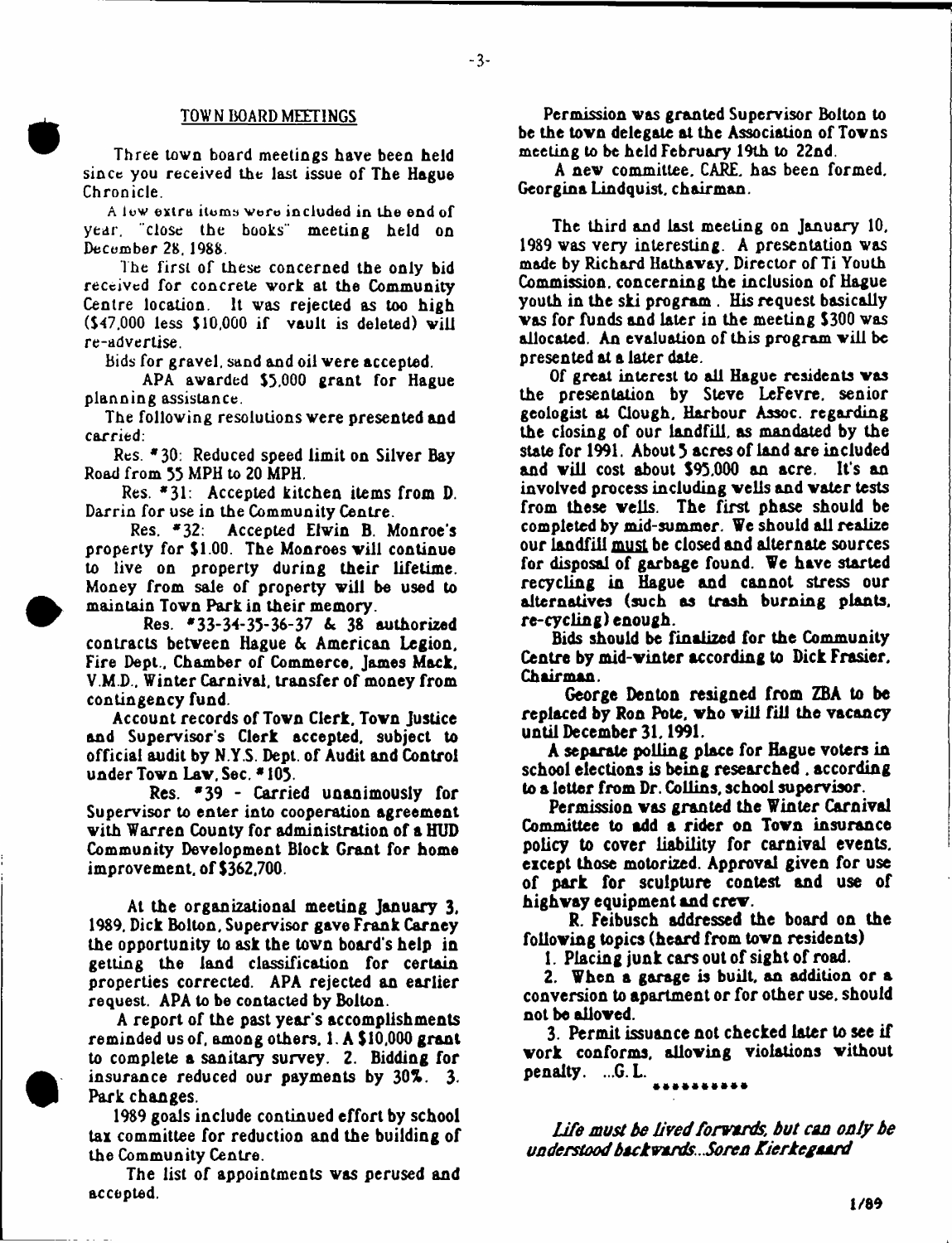#### ZONING BOARD OF APPEALS - 12/15/88

 $-4-$ 

The oaly item on the agenda for the ZBA meeting for December 15. 1988 vas the public hearing for variance No. 10-88. The first decision on this variance made at the November meeting vas being disputed by Mitchell Frasier, in this, a re-hearing.

After discussion and vith no opposition the board approved (vith conditions) an amended set-back reduction variance for a porch 30' by 6', covered, but not to be enclosed at any future lime and the entrance not to infringe on the Warren County right of way...G. L.

## PLANNING BOARD - 1/5/89

Concerning Bob Katzman's proposed 3~lot subdivision in Arcady Bay Estates of Section 45, Block 02, Lot \*72, the location of the recreation hail and boat docks, the Board unanimously voted to delay any action until Mr. Katzman provides the Board vith a copy of the Prospectus for Arcady Bay Estates.

A second site reviev of property ovned by Richard and Alberta Krueger, Sec. 08. Block 01, lots 15 and 16 was scheduled for lan. 13, 1989 to determine if the topography and location of Trout Brook vould provide sufficient ground area for the construction of a home and the installation of a septic system and still maintain the required set-backs from the brook for proposed parcel #2. The wetland maps did not shov the existance of vetlands on this property.

Upon receipt of the surveyor's map of property ovned by Clifton Frasier, Sec. 41. Block 01. Lot 3.1. the site plan reviev committee vill schedule a second visit to the property to look at the proposed nev lot and to reviev the roads and accesses to lots.

A letter vill be sent to Mr, Ray Laundree concerning the need for a variance concerning<br>his proposed lot lines. The site review his proposed lot lines. committee felt that the proposed line vas suitable considering the topography of the land.

Jim Braisted submitted an application to convert an existing structure on his property in Silver Bay to a liquor store. (Sec. 48. Block 01, Lot 29.2). A site reviev vas scheduled.

Robert Palchett requested a lot line change to eliminate the lot line that presently exists betveen the original "Lodge", and the Scott Patchett's residence to the north. (Presently both structures are connected and the entire structure is known as "The Lodge", with the lot line bisecting the building.) Mr. Palchett proposed a nev lot line to the vest of the

structure. There vould be no increase in the number of lots (2), only an alteration in the<br>configuration of the two lots. The Board configuration of the two lots. approved the line change. Mr. Robert Patchett's survey map of the proposed lot line change also shoved a nev lot in the north vest corner of the property with an existing residence. Mr. Palchett said that he had given this lot to his son. Scott, under the zoning regulation rules in Article 8, Sec. 8.020, Gifts, Devices and Inheritance. The Board scheduled a site reviev of this lot to determine if the requirements of sec. 8.020 had been satisfied.

The Board vas asked for conceptual approval to add a one-family residence on the Springdale Manor Motel lot, or to add a second story to the Both were denied on the grounds that the lot is already non-conforming and any expansion vould be limited to 25% of the present square footage of the existing structure.

Jim Ward presented the board members vith & vritten statement concerning his records of development on his lakeside property. Since this information had not been presented by the Friday prior to the next scheduled meeting of this board, discussion vas tabled until the February meeting.

#### COMMUNITY HAM DINNER

The ladies of the Hague Baptist Church are sponsoring a community ham dinner on Friday. February 10 from 5 - 7PM. This has always been a popular mid-vinter event - helps get rid of the blahsl \$5.00 for adults, \$2.50 for children from 6 - 12 and 5 and under free.

Snov date vill be Saturday. February 11.

## BIBLE VALK THROUGH

Walk through the Bible vith Bob Fortier in three short, interesting sessions; beginning Jan. 30 at 7PM at the Hague Baptist Church Annex and continuing on Feb. 6 and 13 at the same time. The public is invited to participate in this interesting event.

## FOLK DANCING

International Folk Dance Group vill meet at the Community Center Building, Corner Rt. 8 at Wevertovn every Friday from 7-9PM during the months of January, February and March.

For specific information call Evelyn Green, Northcreek 1-251-3772

The Fire Department asks us to remind you to check your chimneys for creosote buildup.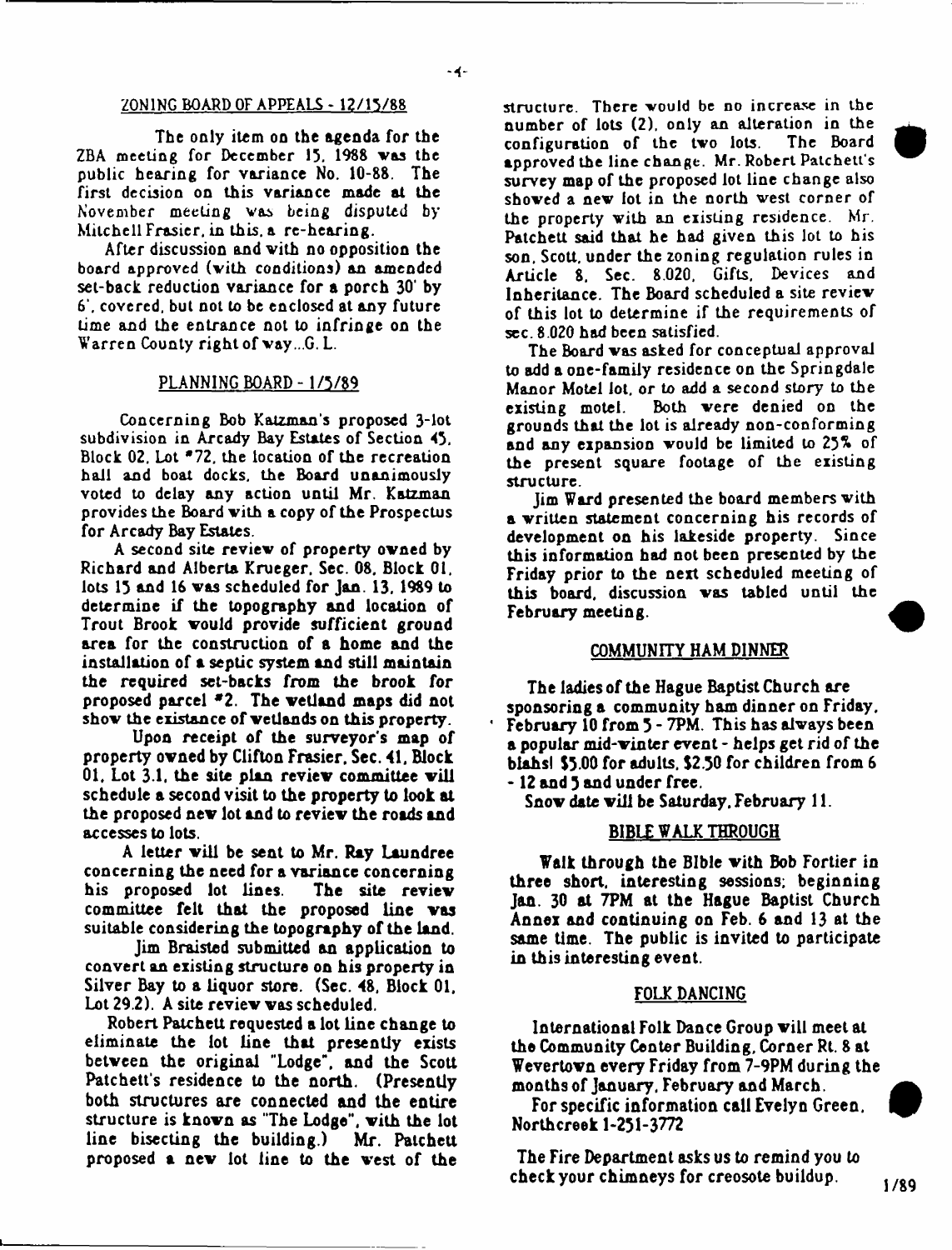## 1989 HAGUE WINTER CARNIVAL

The 1989 Hague Winter Carnival is set for Thursday - Sunday. February 16 -19.

Because the Beachside Restaurant vill not be available for use this year, alternate sites have had to be arranged for several Carnival functions usually held there. The Fish and Game Club has made their clubhouse available for the Princess Pageant. Friday night's youth activities, the Carnival buffet and the avards ceremony. The firemen's breakfast will be held at the Firehall on Saturday and Sunday.

The schedule of events remains essentially the same, except for these changes: The chainsav competition has been moved from Sunday afternoon to Saturday at 1:30PM. There will be non-sanctioned snowmobile races on Saturday and the ATV races vill be held on Sunday only. A volleyball competition is being organized for Saturday.

Presently, the Denton ad circular is being prepared, and anyone vho vould like to support the Carnival can still purchase ad space until January 18.

And. as ever, help is aivays needed to make the Carnival "go". Carnival meetings are held every Monday night at 7PM, usually at the Firehouse, if anyone would like to lend a hand. Until February,..THINK SNOW

**DON'T FORGET THE NEW LANDFILL HOURS WENT INTO EFFECT ON JANUARY 1. NOW OPEN 12 NOON TO 5PM SUNDAY, TUESDAY, THURSDAY, FRIDAY, SATURDAY. CLOSED MONDAYS AND WEDNESDAYS**

## FROM OUR ASSEMBLYMAN, NEIL KELLEHER

In his vinter newsletter Assemblyman Kelleher has suggested the folloving ways ve can reduce waste in our homes:

Never deispose of compostable materials, leaves, lawn clippings, vegetable materials, etc. in plastic bags.

Return radioactive smoke-alarms to manufacturer for disposal.

Refuse non-biodegradable plastic bags at the grocery store. Use paper bags, cardboard boxes, or better yet reusable cloth /string bags.

Use rechargeable batteries. Non-rechargeable batteries are toxic and should not be landfilled or burned.

Return used motor oil to your gas station.

-5-

Pass on used furniture appliances and clothing to the Salvation Army or your favorite charity. Check with your town office for recent fire victims.

Avoid chemical fertilizers, weed killers, pesticides and insecticides. Whatever we put into our soil, air and water comes back to us.

Avoid all styrofoam products. They contain ozone-depleting chemicals.

Use trash cans instead of plastic bags for garbage pickup.

Buy beverages in recyclable containers such as glass and aluminum.

Buy reusable storage containers.

Offer used items through the classified ads.

Offer leftover paint to theater groups or schools. Allow latex to dry for disposal. Keep oil paints closed for disposal.

Write or phone the Department of Environmental Conservation asking for the establishment of a "Toxics Collection Day" in your area. (Better yet. call your supervisor)

Avoid using plastic bags in the supermarket produce section. Ask about pesticides used on the produce you buy.

### SCHOOL BOARD-12/21/88

Bob Palandrani of Snug Harbor Marina addressed the Board with the proposal to start a marine program in the school. It vould provide approximately 220 job opportunities.

Mr. Ted Lyons reported that the fire inspector stated that the procedure for evacuating the buildings, etc. vas better than most schools.

Dr. Collins, Superintendent of Schools reported that the district cannot hire independent tax assessors. The tovn assessment rolls must be used.

More research is needed concerning the establishment of separate election districts. (Hague has asked to have a polling place in Hague.) The cost to do this might prove to be prohibitive.

Re: options that Hague might pursue to solve our school tax problem. - 1. file a complaint with the State Board of Equalization and Assessment on the town's equalization rate. No complaint has been filed since 1982. 2. Sue the Tovn of Ticonderoga for damages as a result of alleged poor assessment practices in the Tovn of Ticonderoga. 3. Encourage both towns to do a reassessment. It is projected that the Tovn of Ticonderoga will be reassessed and be at full value in 1990. The Tovn of Hague has not updated assessments since 1974.

 $\overline{Ed}$ . Mr. Bolton has informed me that this has heen done but not yet put into place  $1/89$ been done but not yet put into place.

 $\bullet$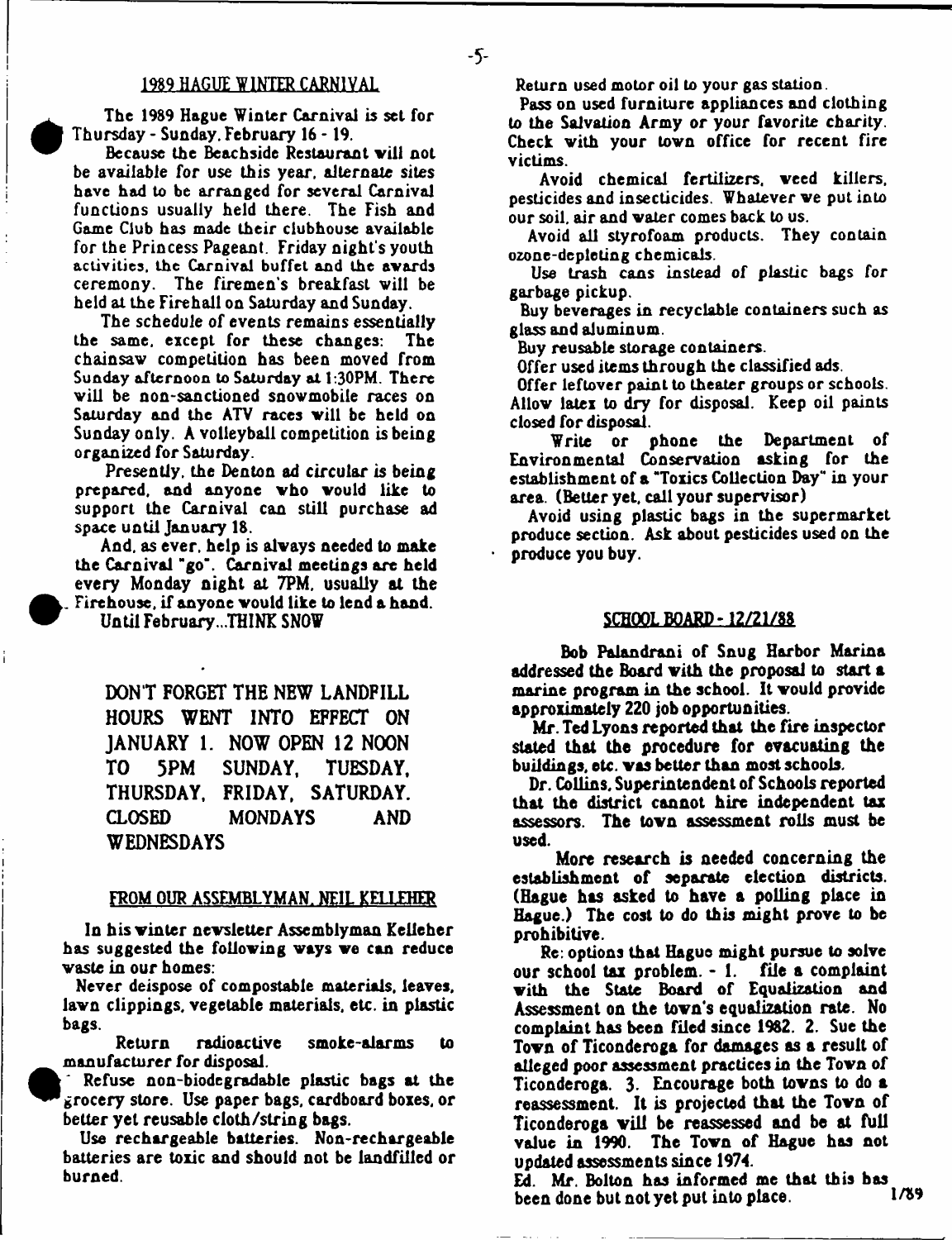#### THE NATURE OF THINGS

People are not the only ones vho come to Hague for a vacation! Large and small swimming birds spend time relaxing and feeding in Hague Bay as they fly from northern breeding areas to their southern mid-winter habitats. After these adult birds have raised a family, they take "time off" vith their offspring, at beautiful Lake George, usually staying tvo or three veeks during the time span from Nov. 13 until the lake freezes over. They encounter fev people on the lake at this time and the area has & vildness vhich is preferred by these species.

Among the first to arrive are the dagger-billed, black and vhite Common Loons, vho announce their presence by an eerie, haunting call. As many as fourteen have been noted in Forest Bay, but that vas most unusual, as they are usually in pairs, vith perhaps an immature chick tagging along. One can see a Loon dive for at least a minute as it searches for fish underwater.

The slender-necked, small-headed, dark and light Horned Grebe can be seen paddling and diving at a distance of 100 yards off the tovn boat dock. A pair commonly frequents that area in early vin ter and early spring.

The honking of a V-shaped Hock of Canada Geese is often heard in the fall as they head from north to south, folloving a migration flyvay over vater. Sometimes these large birds vith the black heads, vhite "chin-straps" and long necks, get tired and they land on the vater in a close-formed group, giving a bizarre impression to the casual observer vho might think a Lake George "monster" has appeared.

Over thirty Bufflehead have been seen diving for small aquatic animals and plants in Hague Bay. just south of the tovn boat slip in recent veeks. These small ducks have differences in plumage for the male and female, vith the male being mostly vhite vith a large vhite patch on an othervise dark head and dark feathers on its back, vhile the female is dusky gray-vhite overall, vith a small vhite patch on a dark head.

Six to eight Hooded Mergansers have graced the vaters in front of Trout House ViUage in recent veeks. Notable in this species is the vertical fan-shaped vhite crest (vhich can be raised or lovered) on the head of the male. The female is recognized by its merganser-type silhouette, spike bill, and dusky, rufous color vith a tavny. short feathered crest.

Near Friends Point, more rarely seen, are the Common Goldeneye, vhich have a prominent golden eye as their name suggests. These ZO inch diving ducks also are differently plumed as to male and female. The male has a deep green-glossed head, vith a round vhite spot before the eye and looks mostly vhite othervise. except for a fev black feathers on its back. The female is gray with a white collar, dark brovn head and vhite ving patches.

Clustering at the mouth of Hague Brook, a large flock of Mallards have been seen, trying to keep varm and norurished. Many of these are summer residents vho like it here so much, they don't want to leave. Recognized by the uncrested glossy-green head, vhite neck ring, grayish chestnut breast, yellov bill, vhite tail, violet-blue spectrum and orange feet, the drake Mallard differs from the hen, vhich is mottled brovn vith **a** vhitish tail. Mallards feed on plants by dabbling.

The most interesting sighting of "vacationing" birds has been that of a single Bald Eagle, seen along the north shore of Friends Point, on December 4 and December 30, 1988.

The mature bird perched in **a** tree, as if it vere searching the vaters for **a** fish to catch. On Christmas Day, 1987 a Bald Eagle vas seen in the same location, actually catching a fish and flying off vith the fish in its clutches. A Bald Eagle is **a** very large bird, vith an eight-foot ving span, a vhite head and tail, dark body feathers and a massive yellov bill. It is the national bird of the United States and one of the most exciting birds to observe in the vild...laura Meade

#### MEMORY TREE ADDITIONS

The folloving names vere added to the Memory Tree in the Tovn Hall since our last publication: LeRoy Balcom; Edna Balcom; Oven Balcom: Leona Balcom: Bertha Bolton: Hanford Bolton; Amy Fitzgerald; George Fitzgerald; Eric Fitzgerald; Emil Seerup; Charlie Smith; Valter Verschky.

The Memory tree vas quite successful. Mrs. Mitchell Frasier reports that 207 bulbs vere lit on the tree in the tovn haU. \$337 vas coUected and after returning \$39.01 to the Chamber of Commerce for expenses, \$277.99 vas contributed to the Hague Fire Department Ambulance Fund. Mrs. Frasier thanks those people vho helped make the Memory Tree a success.

*Write on your hearts that every day is the best day o f the year*.. *E&Jph Waldo Emerson*

\*\*\*\*\*\*

 $1/89$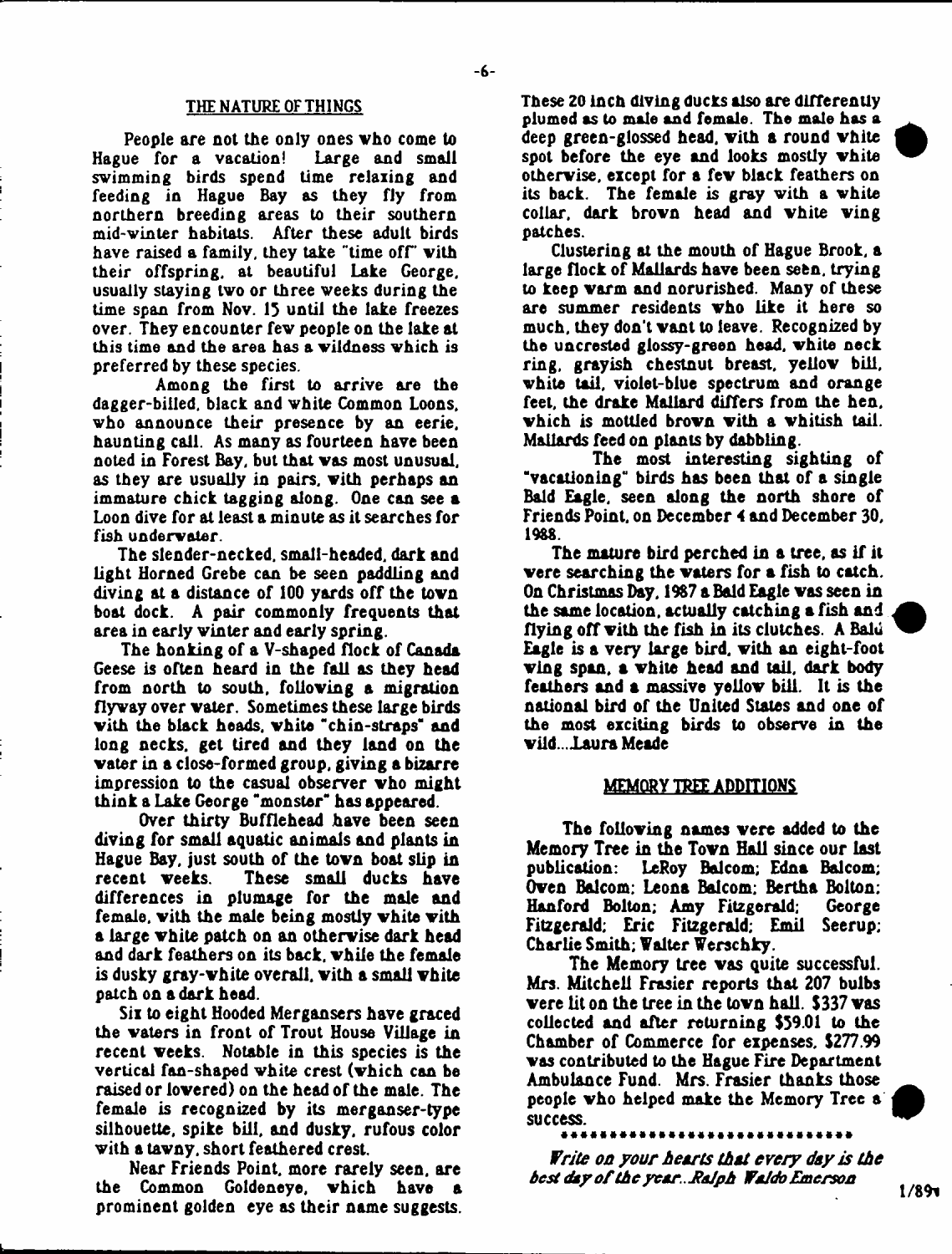# -7-

#### **SOUNDINGS**

- . BORN A boy, John "Luke", to Susan(Michael) and John Rogers, Devon, PA on December 16. Happy grandparents are Petey and Gray Michael, Friends Point.
- BORN A girl. Kathryn Leigh, to Lisa (Tobin) and Terry Bolton on Christmas Day in FL. A very happy Christmas vas celebrated by Penny and Dick Bolton, Hague, and Irnie and Teresa Tobin, Ticonderoga, grandparents.

## FOR THOSE WHO HAVE FORGOTTEN - OR NEVER KNEW

Again, ve vould like to call to your attention the procedure ve use for keeping our mailing list up to date. On every label, the first line is a date i.e. Jan 89. This is the month in vhich you made your last contribution. If ve have not heard from you during that month, ve circle the date in red as a very gentle reminder. If that doesn't get **a** response, ve include a note in the next issue which we hope will come to your attention. If we still don't hear from you, we reluctantly delete your name from our mailing list. This is a last resort, since ve don't vant you to miss one single bit of nevs, but it is a necessary evil since we have to keep ourselves<br>solvent. If the date is incorrect, we would If the date is incorrect, we would appreciate your letting us knov.

We do remind you that this is strictly a volunteer staffed paper and the contributions are all voluntary also.

•

**•** 

We want to thank all our readers for their very generous contributions. Although ve have no payroll to meet, we do have costly equipment to maintain and mailing has gotten to be very expensive. Hovever, ve operate in the black and vith 100% participation from our readers, ve vill continue to do so.

Please note: PENNY BOLTON has taken over the treasurer's duties. Contributions should be sent to her directly, c/o The Hague Chronicle.

I vould also appreciate a note from those vho change their addresses. It is very hard to keep track of such a mobile population...D. Henry, Publisher

#### HAGUE VOLUNTEER FIRE DEPARTMENT

Friday evening, January 6, the Hague Volunteer Fire Dept, held its first drill of the nev year, under the supervision of Training Officer John Breitenbach, Jr. at the Silver Bay Association vaterfront. With temperatures hovering between 5° and 10°. a hole vas chopped in the ice for the suction line. Soon the four participating trucks were covered with a

thick coating of ice from the bloving spray of the hoses. Both men and machines vere pushed to North Country winter levels. All members present vorked under extremely difficult conditions exhibiting a dedication to the safety and welfare of the Hague community. benefits of aU the drills vere proven on January 4 when the department was called to fight a trailer fire on Sunset Hill. Assistant Fire Chief Martin Fitzgerald reported the structure vas fully involved vhen he first arrived on the scene. The fire vas fought vith the company's tvo pumpers vith its tvo tankers shuttling vater from the Hague boat dock and dumping into a portable pond at the scene. The firemen vere on duty over five hours in sub freezing temperature and returned to the station vith the satisfaction of a job veil done.

The antique car viU be displayed at the Aviation Mall on January 28 and 29 to help raise money for the nev truck. If you are in the area, please stop in and say hello.

The nev fire truck is due to be delivered on or about January 23.

At the January 2 meeting of the HVFD, the folloving officers vere elected for the coming year: President - John Breitenbach, Sr.; Vice<br>President, Sal Santaniello: Secretary, Diane President, Sal Santaniello; Frasier; Treasurer, Edith Smith; Fire Chief. Paul Davis; 1st Asst., James Young, Sr.; 2nd Asst.,<br>Martin Fitzgerald. Sr.: 3rd Asst.. John Fitzgerald. Sr.; 3rd Asst., Breitenbach. Jr.; Foreman. Martin Fitzgerald, Jr.; Custodian, Hague. David Snov; Property Man. Hague. Jon Trudeau; Asst. Property Man, Hague, James Belden; Ambulance Captain, Gerry Boyd; Ambulance Co-captain, Craig LaCourse; Food Chairman. Marilyn Priore; Asst Food Chr., Debbie Davis; Sub-station Property Man . Reg Rand; Asst Property Man. Sub-station, Chuck Fort; Custodian, Drill/Training Instructor. John Breitenbach. Jr.

3 Board members elected to serve through 1991 are George Hanna. Craig Lacourse and John Breitenbach, Sr. Other board members are John Coon. Norman Strum, James Young. Sr. and Tom Stull.

Marilyn Priore. Food Chairman reminds all those vho are assisting vith the Winter Carnival breakfast on Feb. 18 and 19 vill meet on January 18 at 7:30PM in the firehall.

Drills on Fridays from 6:30-8PM vith radios and sirens.

Membership dues are nov due. If not paid by April, your name vill be removed from the rolls.

Balance nov needed for the nev truck is \$123,000.